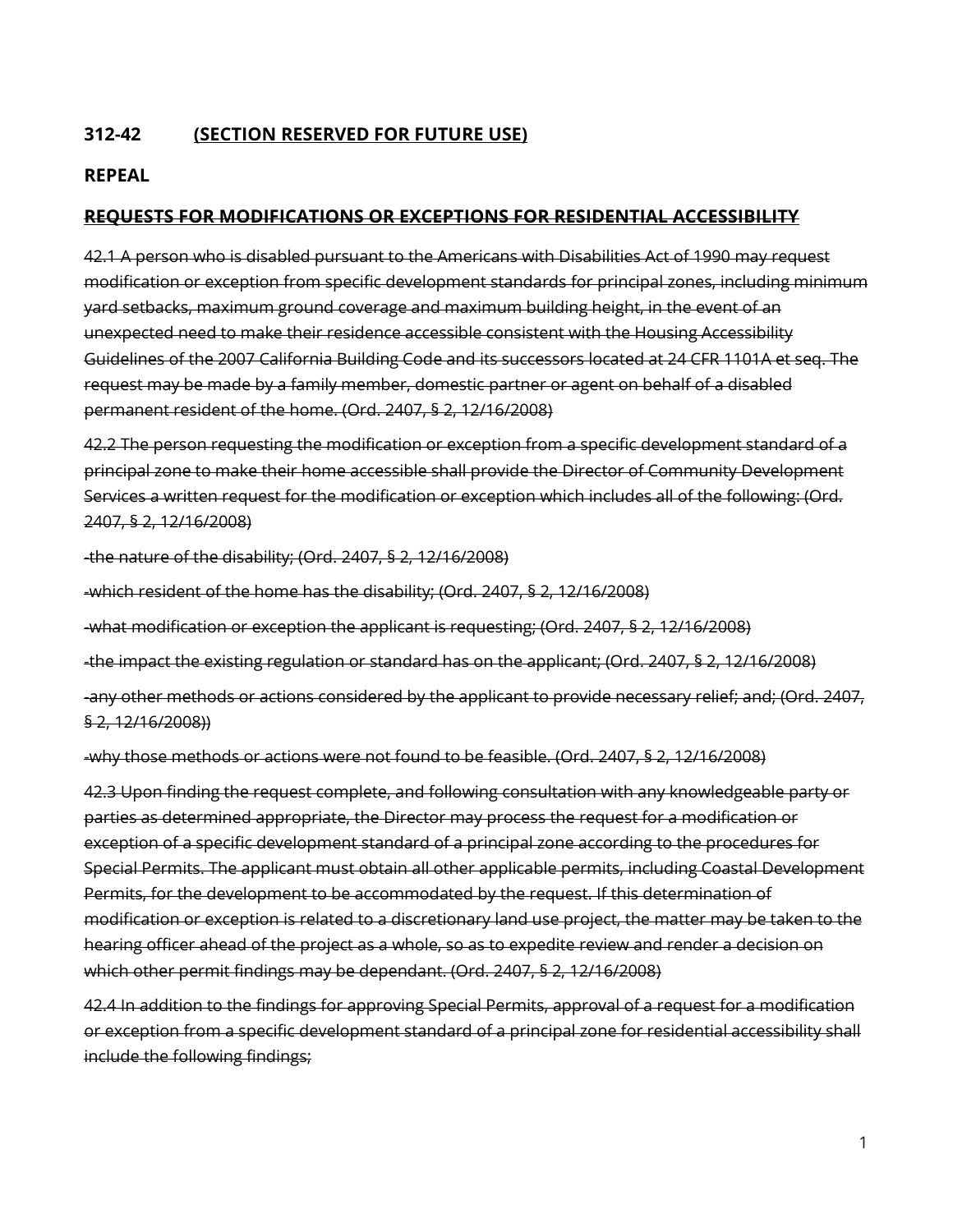-the modification or exception is in conformance with the General Plan, and , if in the Coastal Zone, is in conformance with the Certified LCP; (Ord. 2407, § 2, 12/16/2008)

-if located in the Coastal Zone, the modification or exception involves no potential for any adverse effects, either individually or cumulatively, on coastal resources, (Ord. 2407, § 2, 12/16/2008)

-the modification or exception is not detrimental to public health, safety, or welfare; (Ord. 2407, § 2, 12/16/2008)

-the modification or exception conforms with all applicable standards and requirements of the California Building Code; (Ord. 2407, § 2, 12/16/2008)

-the modification or exception results in the only feasible design for accessibility; and (Ord. 2407, § 2, 12/16/2008)

-the modification or exception will provide residential accessibility for a disabled resident of the home consistent with the Housing Accessibility Guidelines of the 2007 California Building Code and its successors. (Ord. 2407, § 2, 12/16/2008)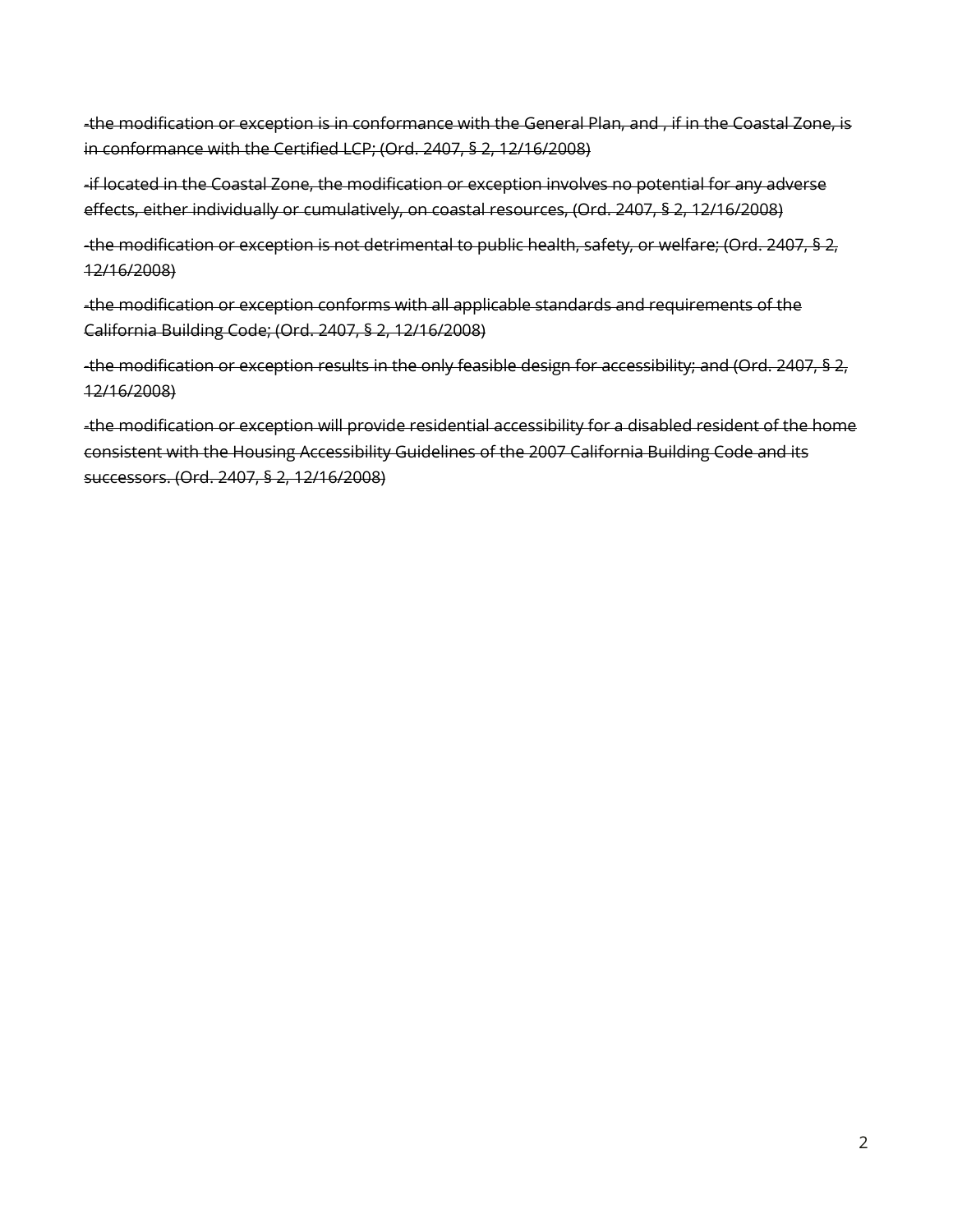## **312-52 Requests for Reasonable Accommodation for Residential Accessibility**

#### **52.1 Purpose.**

This Section implements goals, policies, and programs of the County's adopted 2019 Housing Element of its General Plan. This Section provides a procedure for individuals with disabilities to request Reasonable Accommodations, consistent with the California Fair Employment and Housing Act, California Government Code Section 11135, the Federal Fair Housing Act, Section 504 of the Rehabilitation Act, and the Americans with Disabilities Act, (referred to in this Section as the "Acts"), and as they may be amended from time to time. It is the intent of this Section to meet the requirements of federal and state law, including Affirmatively Furthering Fair Housing, to ensure that individuals with disabilities have an equal opportunity to use and enjoy housing, including public and common use spaces, by allowing reasonable accommodation(s) with respect to the County's land use and zoning regulations, policies, practices, and procedures.

#### **52.2 Applicability.**

In order to remove barriers to fair housing opportunities, a person with a disability or their authorized representative, or provider or developer of housing for individuals with disabilities, may request reasonable accommodation relating to the various land use and zoning laws, rules, policies, practices, and procedures of the County. A request for reasonable accommodation(s) may include a modification or exception to the rules, standards, and practices for the siting, development, and use of housing or housing-related facilities that would eliminate regulatory barriers and provide a person with a disability equal opportunity to housing of their choice. A request may be filed at any time that the accommodation(s) may be necessary to ensure equal access to housing. If the project for which the request is being made also requires some other planning or building permit or approval, then the applicant may file the request together with the application for such permit or approval.

#### **52.3 Definitions**

"Person with a Disability" is any person who has a physical or mental impairment that limits one or more major life activities; anyone who is regarded as having such impairment; or anyone with a record of such impairment.

"Request for Reasonable Accommodations" means a request to modify land use, zoning and building regulations, policies, practices, or procedures in order to give people with disabilities an equal opportunity to use and enjoy a dwelling, so long as the requested accommodation would not require a fundamental alteration in the nature of the County's land use and zoning regulations, policies, practices, and procedures, and the County's certified Local Coastal Program.

## **52.4 Notice to the Public of Availability of Accommodation Process.**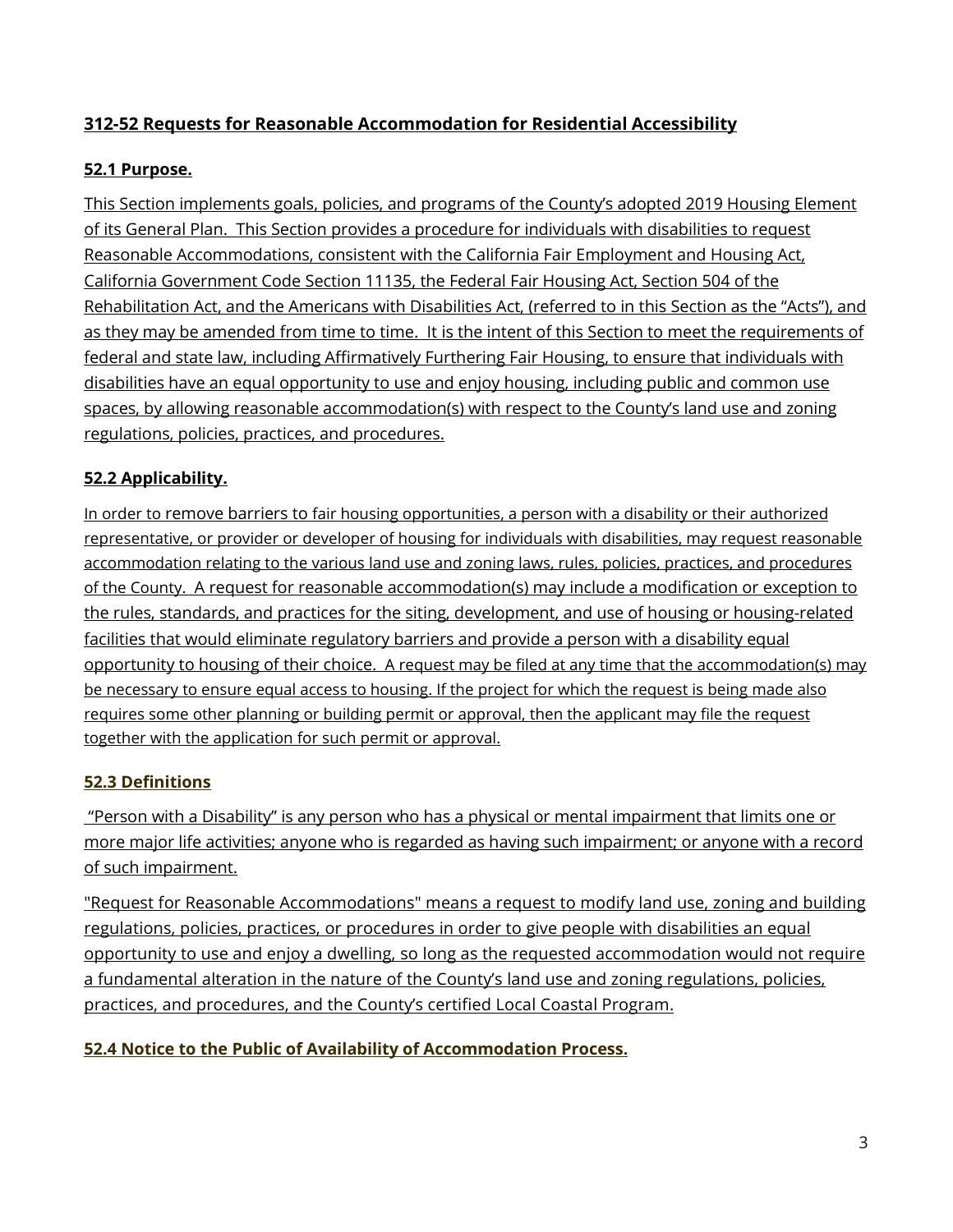Notice of the availability of reasonable accommodation shall be prominently displayed at public information counters in the Planning and Building Department, advising the public of the availability of the procedure for eligible individuals. Forms for requesting reasonable accommodation shall be available to the public in the Planning and Building Department. All notices and forms shall be available in plain language, in accessible formats for people with visual impairments, and in languages prevalent in the community.

#### **52.5 Application Requirements.**

The applicant shall submit a request for reasonable accommodation to the Director, or their designee. If the applicant cannot readily determine required information in Sections 52.5.1.4 through 52.5.1.6 below, the applicant may submit the request without this information and Planning and Building Department staff shall assist in finalizing this information to the extent possible.

52.5.1 All requests for reasonable accommodation shall include the following information:

52.5.1.1 The applicant's name, address, and telephone number;

52.5.1.2 Name, address, and telephone number of the property owner;

52.5.1.3 Current address for which the request is being made;

52.5.1.4 Assessor's Parcel Number and physical address of the property for which the request is being made;

52.5.1.5 The current actual use of the property;

52.5.1.6 Description of the requested accommodation and the code provision, regulation or policy from which accommodation is being requested;

52.5.1.7 Reason that the requested accommodation may be necessary for the individual(s) with the disability to use and enjoy the dwelling; and

52.5.1.8 If the applicant's disability or disability-related need for the accommodation is not known or obvious, then the applicant may provide verification through self-certification or a reliable third party consistent with the Title 2 Division 4.1, Chapter 5, Subchapter 7, Article 18 Section 127178 of the California Code of Regulations.

(1) Any and all County requests for additional information about an individual's disability or the disability-related need for the accommodation shall conform with Title 2 Division 4.1, Chapter 5, Subchapter 7, Article 18 Section 127178 of the California Code of Regulations.

52.5.2. Filing Fee: No application fee shall be required to file or process a request for reasonable accommodation; however, application fees for any related permit or variance application and any other permits that may be required to construct or otherwise implement the reasonable accommodation shall be required.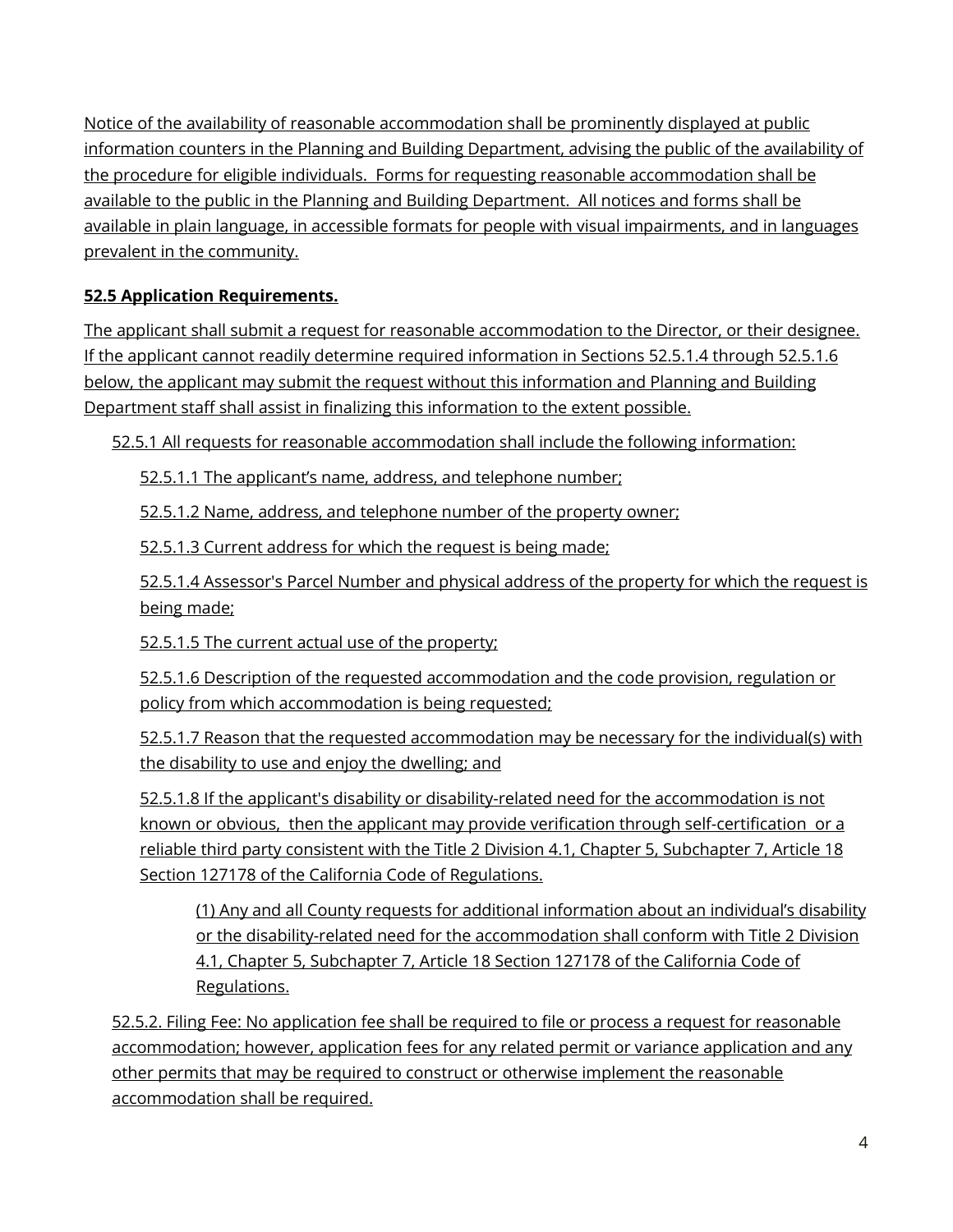52.5.3 Upon request of the applicant, or their designee, County staff are available to assist with the completion of a reasonable accommodation request to ensure the request process is accessible to the applicant.

52.5.4 Any information submitted, reviewed, or prepared as part of considering and responding to a reasonable accommodation request shall be kept confidential and shall be retained by the County in a manner so as to respect the privacy rights of the applicant and shall not be made available for public inspection.

## **52.6 Review Authority and Procedures.**

52.6.1 The Director, or their designee, shall have the authority to consider and approve, approve with conditions, or deny applications for reasonable accommodation consistent with this Section. When a request for reasonable accommodation is filed with the County, it shall be referred to the Director or their designee for review and consideration.

52.6.2 A request for reasonable accommodation shall be processed and considered separately from any required zoning clearance certificate or entitlement under Title III, Division 1, Chapter 2, Sections 312-3, 312-11, and 312-50 (Required permits and Variances, Minor Deviations, Modifications and Extensions, and Amendments to the Zoning Regulations and Zoning Maps) and Title III, Division 2 (Subdivision) that may be necessary to construct or otherwise implement the reasonable accommodation, including grading and building permits. However, the request for a reasonable accommodation cannot be effectuated or implemented until a final decision is rendered on the required zoning clearance certificate and entitlement, including grading and building permits.

52.6.3 The Director or their designee shall issue a written determination within thirty (30) days following the submittal of a complete application and may (1) approve the accommodation request or an equally effective accommodation agreed upon with the requestor pursuant to Section 52.8, or (2) deny the request in compliance with Section 52.7.1 below.

52.6.3.1 If the final decision rendered on the required zoning clearance certificate, permit, variance or other land use entitlement, including grading and building permits, necessitate modification of the accommodation request, the applicant shall have the opportunity to modify the accommodation request and the right to appeal the Director's or their designee's determination on the modified accommodation request in accordance with Section 52.9.

52.6.4 In reviewing a request for a reasonable accommodation, the Director, or their designee, shall consider information in the completed reasonable accommodation application, the findings in Section 52.7.1, and any additional information consistent with this Section. The Director, or their designee, may consult with the County's Americans with Disabilities Act (ADA) Coordinator during the review period.

52.6.5 Stays. In addition to Subsection 52.5.1, if necessary to reach a determination on the request for reasonable accommodation, the Director, or their designee, may request further information consistent with the Acts and Title 2 Division 4.1, Chapter 5, Subchapter 7, Article 18 Section 127178 of the California Code of Regulations from the applicant. The request for further information shall be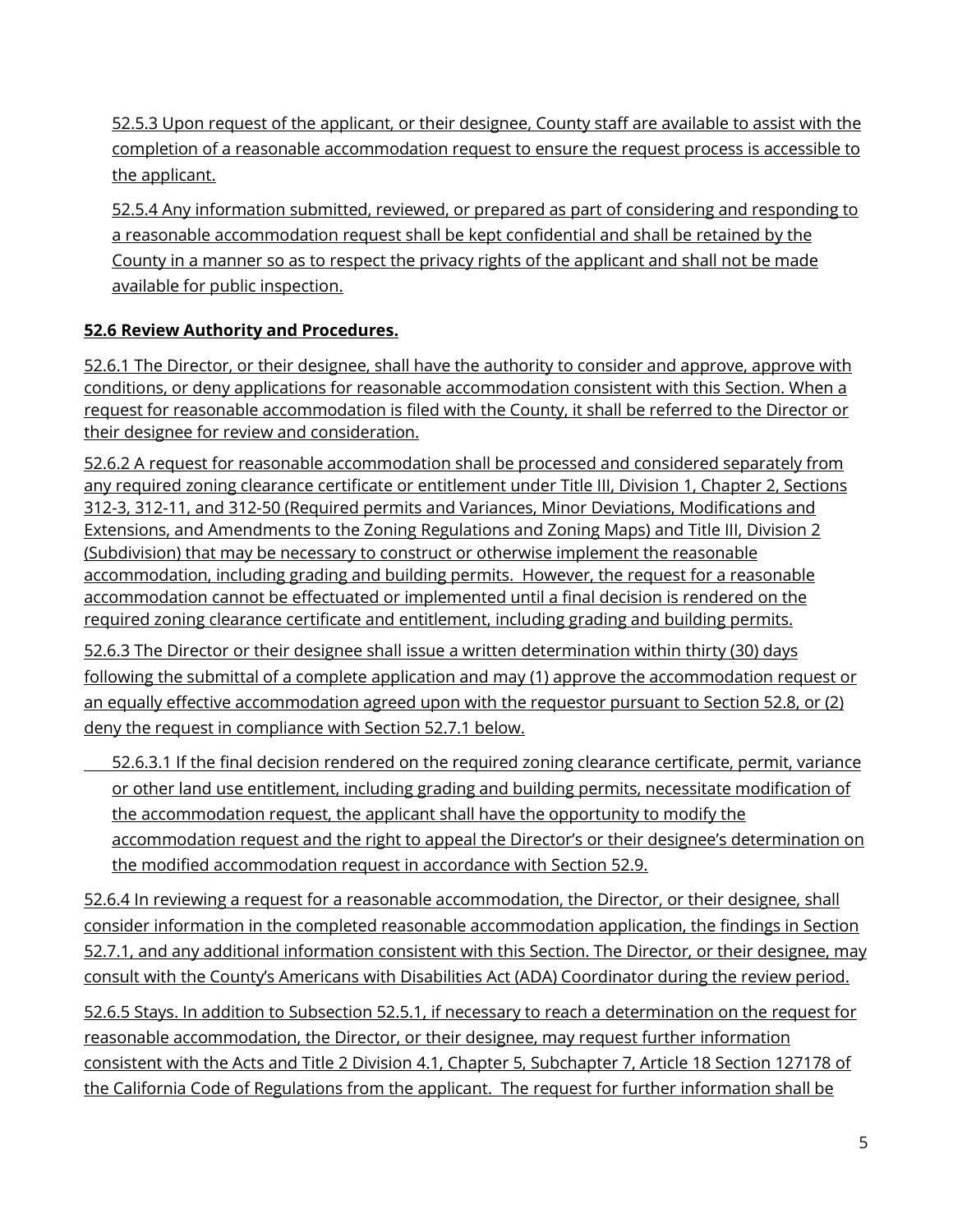made in writing and specify in detail the information that is required. In the event that a request for additional information is made, the thirty (30) day period for the Director or their designee to issue a decision is stayed until the applicant responds to the request.

52.6.5.1 Additional information shall not be requested as a means to postpone the timeline for a decision.

52.6.6 Impact on Other Laws. While a request for reasonable accommodations is pending, all laws and regulations otherwise applicable to the property that is the subject of the request shall remain in full force and effect.

#### **52.7 Findings and Decision.**

52.7.1 A decision to grant or deny a reasonable accommodation request shall be consistent with the Acts, based upon the following findings, and made in writing:

52.5.7.1 The housing that is the subject of the requested accommodation will be used by an individual protected under the Acts;

52.5.7.2 The request for accommodation will afford an individual with a disability under the Acts an equal opportunity to use and enjoy a specific dwelling;

52.5.7.3 The request for accommodation would not impose an undue financial and administrative burden on the County; and

52.5.7.4 The request for accommodation would not require a fundamental alteration to the land use or zoning laws, policies or procedures of the County, and for housing in the Coastal Zone, the County's certified Local Coastal Program; and

52.5.7.5 For housing in the Coastal Zone, the request for accommodation would not have significant adverse impacts on coastal resources.

52.7.2 Conditions of Approval. In approving a request for reasonable accommodation, the Director or their designee may impose any nondiscriminatory conditions of approval deemed reasonable and necessary to ensure that the reasonable accommodation will comply with the findings required by Subsection 52.7.1 of this Section. In order to impose conditions of approval, the Director or their designee shall engage in the interactive process with the applicant and meet the requirements of Section 52.8. Additionally, the approved request for reasonable accommodation shall only be granted to an individual and shall not run with the land unless authorized pursuant to Subsection 52.10.4.

52.7.3 Notice of Final Action.

52.7.3.1 Notice of final action on the request for reasonable accommodation shall be given within five (5) working days of the Director's or their designee's written decision.

52.7.3.2 Notice shall be provided by first class mail, and via email if requested by the applicant, to the applicant, and any other person requesting notice by certified mail, return receipt.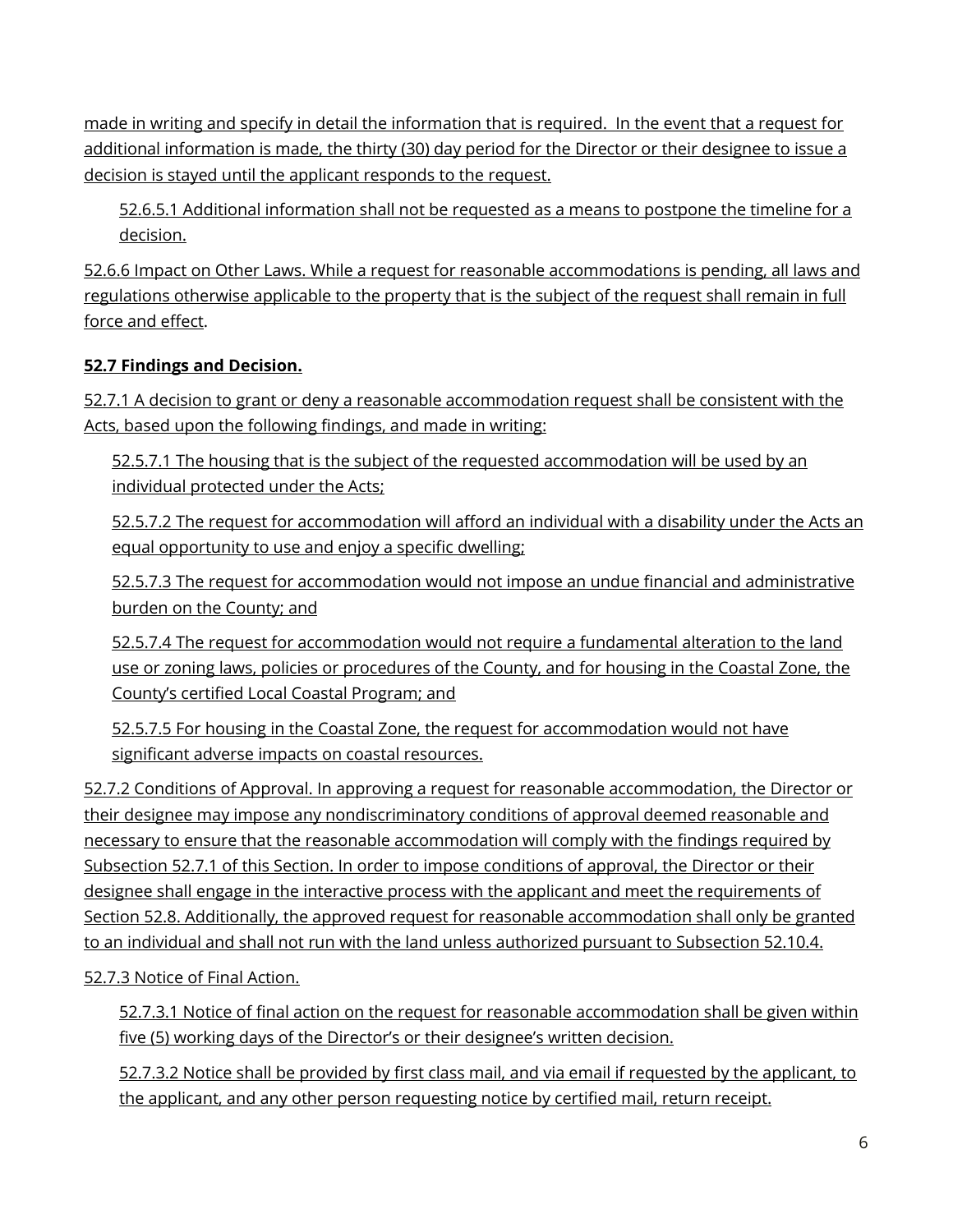52.7.3.3 The Notice shall include the Director's or their designee's written findings and any other relevant information upon which the decision is based.

52.7.3.4 The Notice shall inform the applicant of the right to appeal and the procedures for appeal, and the right to request reasonable accommodations in the appeals process.

## **52.8 Alternative reasonable accommodations.**

52.8.1 When the Director or their designee determines that a request for reasonable accommodation would impose an undue financial and administrative burden on the County and/or would require a fundamental alteration to the zoning or building laws, policies or procedures of the County, the Director or their designee must engage in an interactive process with the person seeking the accommodation to determine if there is another reasonable accommodation that may provide an equivalent level of benefit.

# **52.9 Appeal Filing and Procedures.**

52.9.1 Requests for reasonable accommodations not involving one or more unrelated land use permits or entitlements, a decision by the Planning Director, or his or her designee, shall become final ten (10) calendar days after the date of the Director or their designee decision, unless appealed to the Board of Supervisors by the applicant in accordance with Section 52.9.3. In the event that the last date of appeal falls on a weekend, holiday or when County offices are closed, the next date such offices are open for business shall be the last date of appeal.

52.9.2 For requests for reasonable accommodations involving one or more land use permits, the Planning Director, or his or her designee, shall act on the request for reasonable accommodation, subject to the appeal process described in Section 52.9.3. The appeal periods shall run from the date of the denial of the variance, permit or other entitlement or denial of the reasonable accommodation request, whichever is later.

52.9.3 Within thirty (30) days of the date the Director or their designee issues a written decision on the accommodation request, the applicant requesting the accommodation may appeal an adverse determination or any conditions or limitations imposed in the written determination. All appeals shall contain a statement of the grounds for the appeal.

52.9.3.1 If an appellant needs assistance in filing an appeal, the County shall provide the assistance that is necessary to ensure that the appeal process is accessible to the applicant.

52.9.3.2 The County shall not collect or charge the appellant, or their representative, a fee to file or process a reasonable accommodation appeal.

52.9.4 Any information submitted as part of an appeal and corresponding reasonable accommodation request shall be kept confidential and shall be retained by the County in a manner so as to respect the privacy rights of the applicant and not be made available for public inspection except as provided by